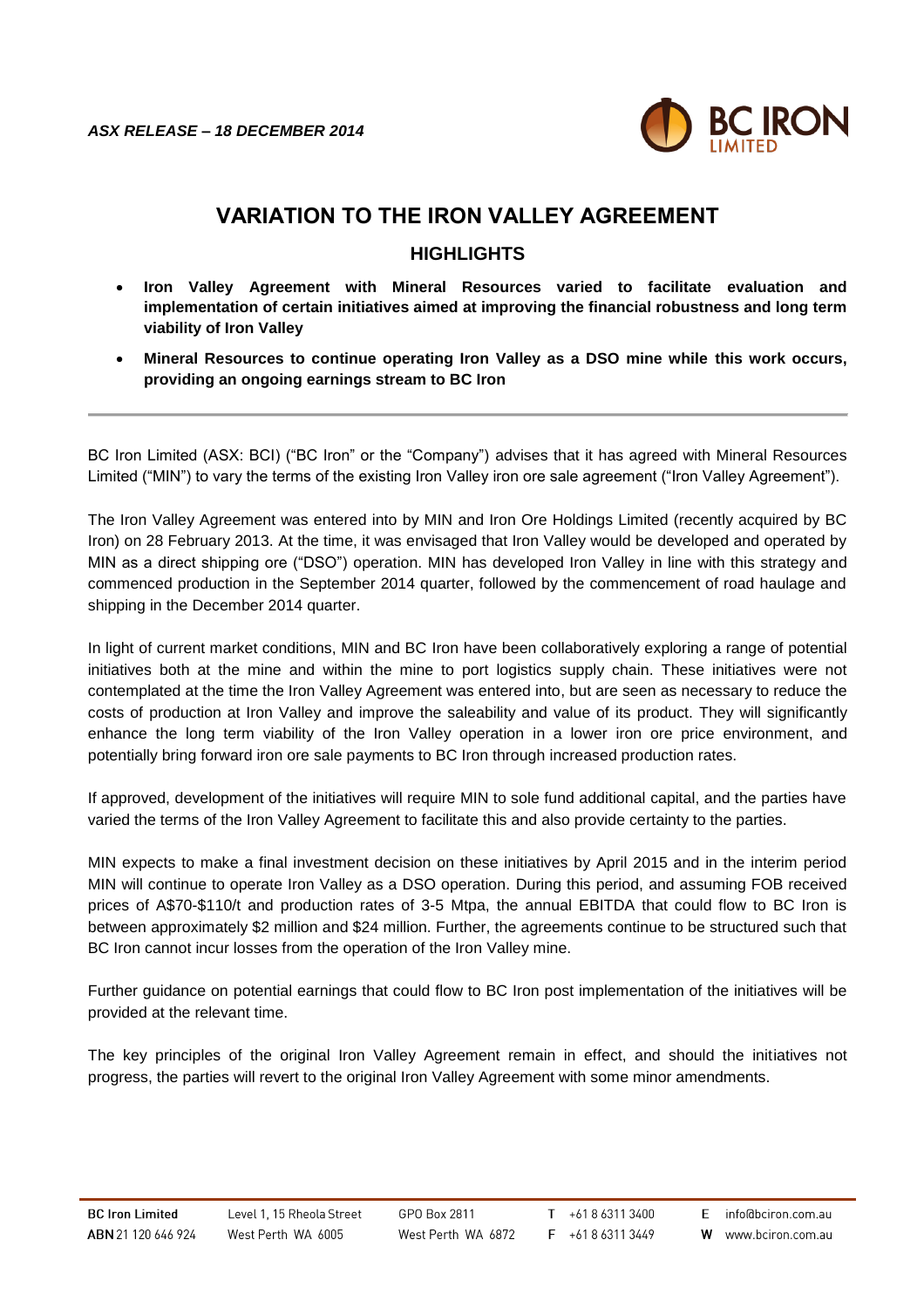BC Iron Managing Director, Morgan Ball, said: "*We are pleased to agree this variation with Mineral Resources, which ensures BC Iron continues to generate an earnings stream from Iron Valley in the current environment and facilitates Mineral Resources investing further capital to develop Iron Valley into a robust, long term operation. This is clearly an outcome which benefits both companies.* 

*"We have a strong working relationship with Mineral Resources and look forward to them applying their significant expertise in progressing the Iron Valley initiatives.*"

**- ENDS -**

**FOR FURTHER INFORMATION: MEDIA ENQUIRIES:**

**MORGAN BALL DAVID TASKER / JAMES HARRIS BC IRON LIMITED TELEPHONE: +61 8 9388 0944 TELEPHONE: +61 8 6311 3400**

**MANAGING DIRECTOR PROFESSIONAL PUBLIC RELATIONS**